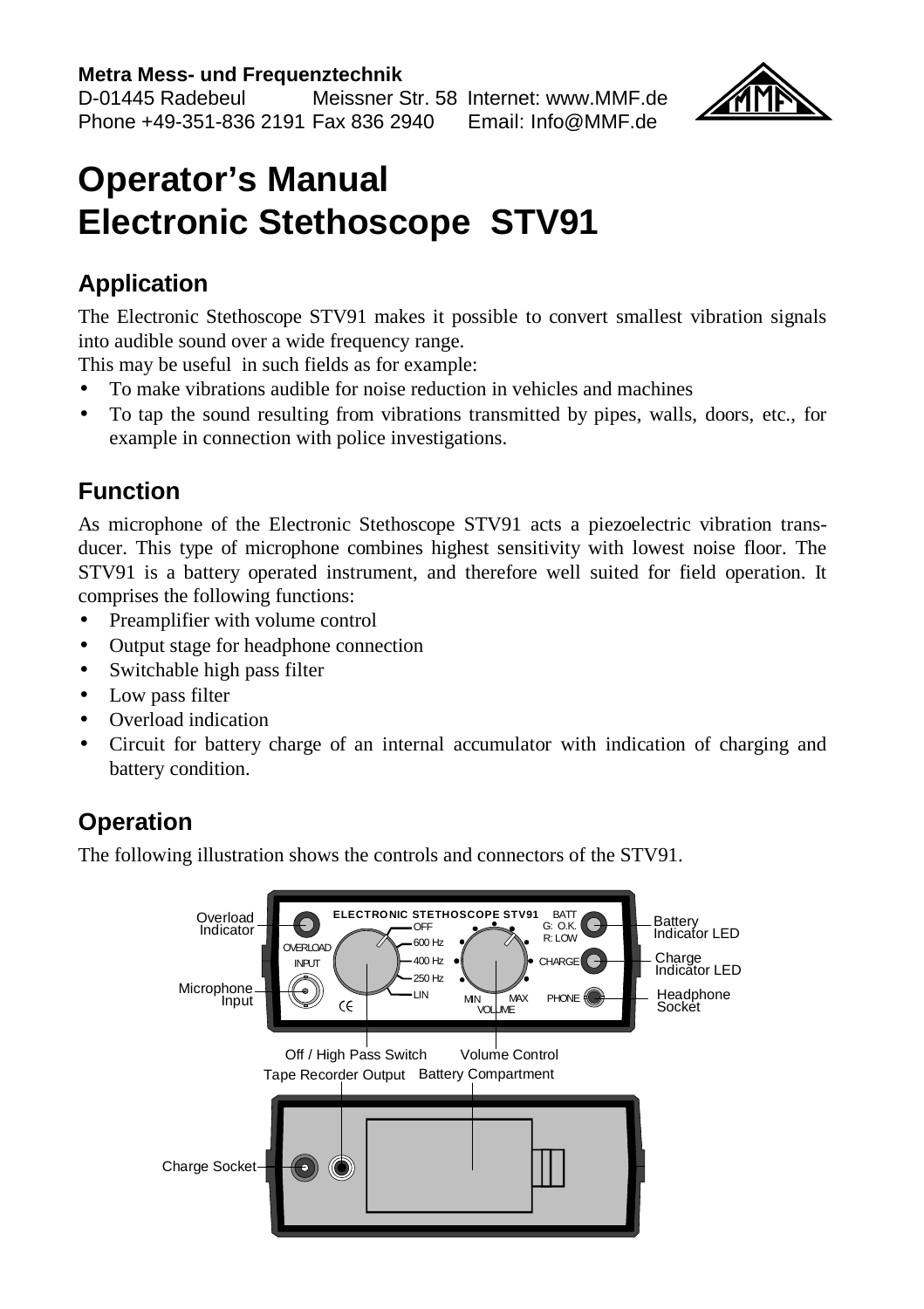**Power Supply:** Type STV91 works with an internal 9V block battery type IEC 6F22. The battery has to be inserted into the battery compartment at the back of the instrument. It may be operated by a primary battery (that means not chargeable) or a chargeable accumulator (type Ni-Cd or Ni–MH).

The LED "BATT" indicates the condition of the battery. It glows green, if the battery voltage is sufficient. If the battery voltage drops below the limit of 6.5 V it glows orange. In this case the battery has to be changed or the accumulator has to be charged.

For operation with an accumulator the STV91 has an internal high-quality battery charge monitor with currentless delta-U sensing. This circuit combines a short charging time and a long life of the accumulator.

When charging the accumulator, the STV91 should be switched off ("OFF"-position of the switch). For charging the delivered mains plug adapter or another DC voltage source (12 V .. 18 V/ 100 mA) has to be connected to the charging connector at the back of the STV91. The LED "CHARGE" glows red, as soon as the charging process starts. The charging time for a totally discharged accumulator with a capacity of 120 mAh amounts to about 2 hours. When the accumulator is fully charged, the LED "CHARGE" starts to flash. This is the signal that the internal circuit for battery charge has switched over to trickle charge. This way it is impossible to overcharge the accumulator even if the charging voltage remains connected.

**Important:** The internal circuit for battery charge may be used with inserted chargeable batteries only! Using a not chargeable battery, it is not allowed to connect a voltage to the charging connector at the back of the instrument! Ignoring this, the consequence could be a damage of the battery with secondary defects of the instrument.

**Connection of the Microphone:** The cable of the microphone has to be connected to the BNC connector "INPUT". Pay attention to the connection of the cable at the microphone side, too. Now you can fix the microphone at the measuring point.

You reach the maximum sensitivity by attaching the microphone with its mounting side (with two mounting holes) against the measuring point, so that the label side of the microphone shows upwards. At the simplest case you can press the microphone by hand to the measuring point.



Suitable fixing materials are double adhesive tape, adhesive pads or plastic bonding substances. The softer the adhesive film, the poorer the transmission, especially at high frequencies.

**Important:** Fix at first the microphone, then switch on the instrument. Otherwise it may happen that the instrument will be overloaded heavily, and you may suffer a hearing damage, when using headphones this moment.

**Operation with headphones:** The volume control "VOLUME" of the STV91 has to be turned to the left stop, before switching on the instrument. It is switched on with the left control knob. This switch is coupled with a variable high pass filter. The high pass frequen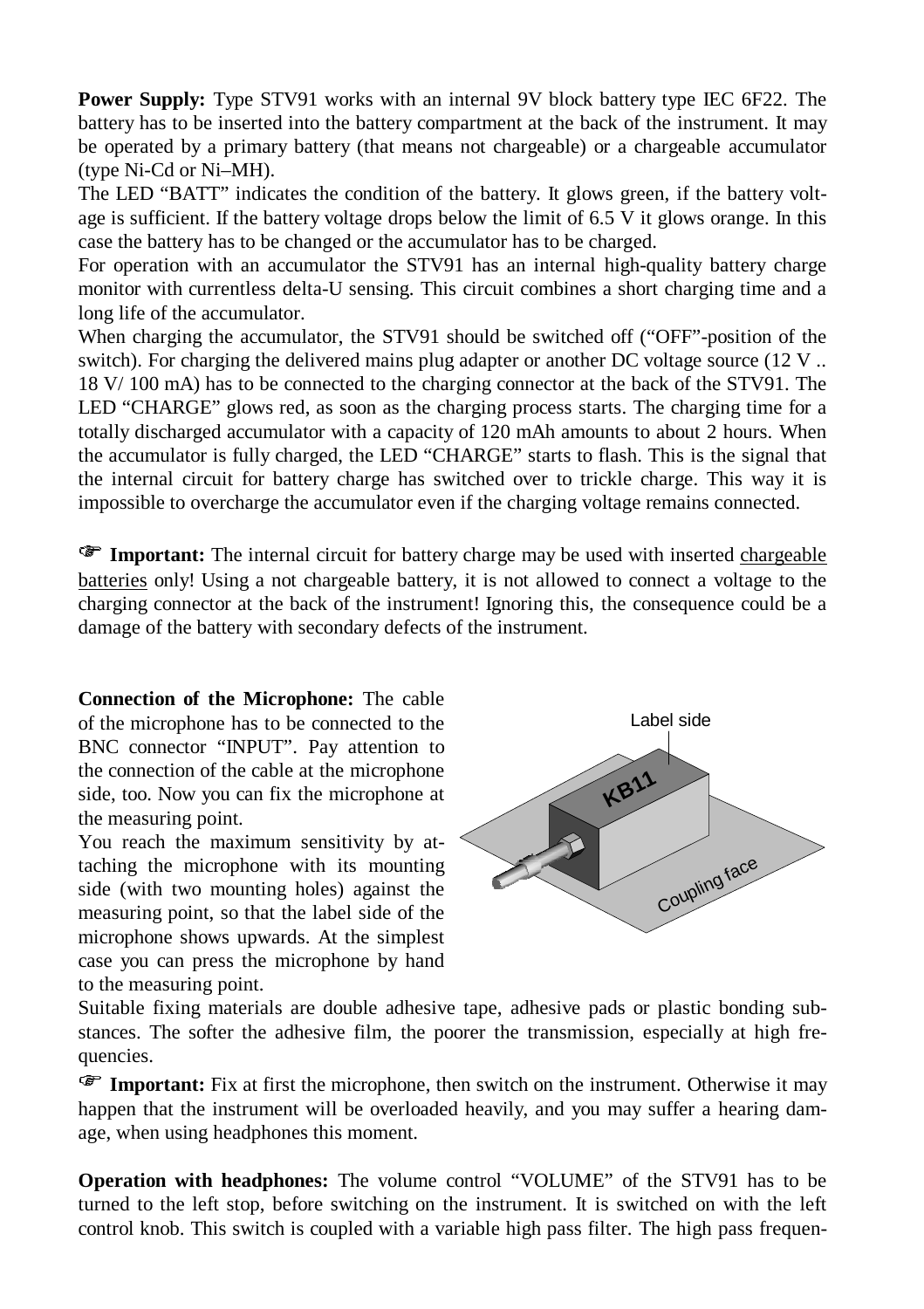cies are 600 Hz, 400 Hz, 250 Hz, and 50 Hz in the position "LIN". The high pass filter can improve the audibility in case of disturbing low frequency noise.

With the volume control "VOLUME" the amplification of the signal may be adjusted as necessary. At the left stop the amplification is 1 (0 dB). That means, the signal of the microphone will be transmitted to the output without amplification. At the right stop the amplification reaches 1000 (60 dB). Too much amplification may provoke an oscillation squeal as the result of an acoustical feed back between the microphone and the headphone. To minimize this disturbing side-effect, it is advisable to use closed headphones only.

At extremely high modulation the signal will be distorted by the output stage. This state will be indicated by the LED "OVERLOAD". It starts glowing at a peak value of the output voltage of 2 V. In this moment the signal is still undistorted.

**Connection of a Tape Recorder:** The output signal may be taken from the Cinch connector at the back of the instrument. The output level amounts, like at the output for headphones, to a peak value of 2 V. It depends on the position of the volume control.

#### **Technical Specification**

| Input:                     | for piezoelectric contact microphone<br>recommended model: KB11                                                                                                                    |
|----------------------------|------------------------------------------------------------------------------------------------------------------------------------------------------------------------------------|
| Input impedance:           | $>$ 4 M $\Omega$                                                                                                                                                                   |
| Outputs:                   | 3.5 mm stereo jack socket<br>Cinch connector<br>$\hat{u}_{\text{amax}} = 2$ V peak value                                                                                           |
| Gain:<br>High pass filter: | 0 to 60 dB, adjustable<br>50 Hz (linear), 10 dB / octave attenuation<br>250 Hz, 20 dB/ octave attenuation<br>400 Hz, 20 dB/ octave attenuation<br>600 Hz, 20 dB/octave attenuation |
| Upper frequency limit:     | 6 kHz, 12 dB/octave                                                                                                                                                                |
| Headphones:                | stereo, closed, impedance > 20 $\Omega$ ,<br>3.5 mm stereo jack                                                                                                                    |
| Overload indication:       | LED, at output voltage $U_{\text{amax}} > 2$ V peak value                                                                                                                          |
| Battery:                   | 9V block type IEC 6F22                                                                                                                                                             |
| Battery life:              | Alkaline (approx. 500 mAh):<br>approx. 25 hours<br>Ni-Cd accumulator (approx. 120 mAh): approx. 6 hours                                                                            |
| Battery indicator:         | LED, threshold voltage approx. 6.5 V                                                                                                                                               |
| Charging current:          | 100 mA at 12 V charging voltage, DIN 45323 connector                                                                                                                               |
| Charging time:             | approx. 2 hours for accumulator type Ni-Cd- or Ni-MH                                                                                                                               |
| Accessories:               | 230 VAC / 12 VDC / 0.5 A mains plug adapter for charging                                                                                                                           |